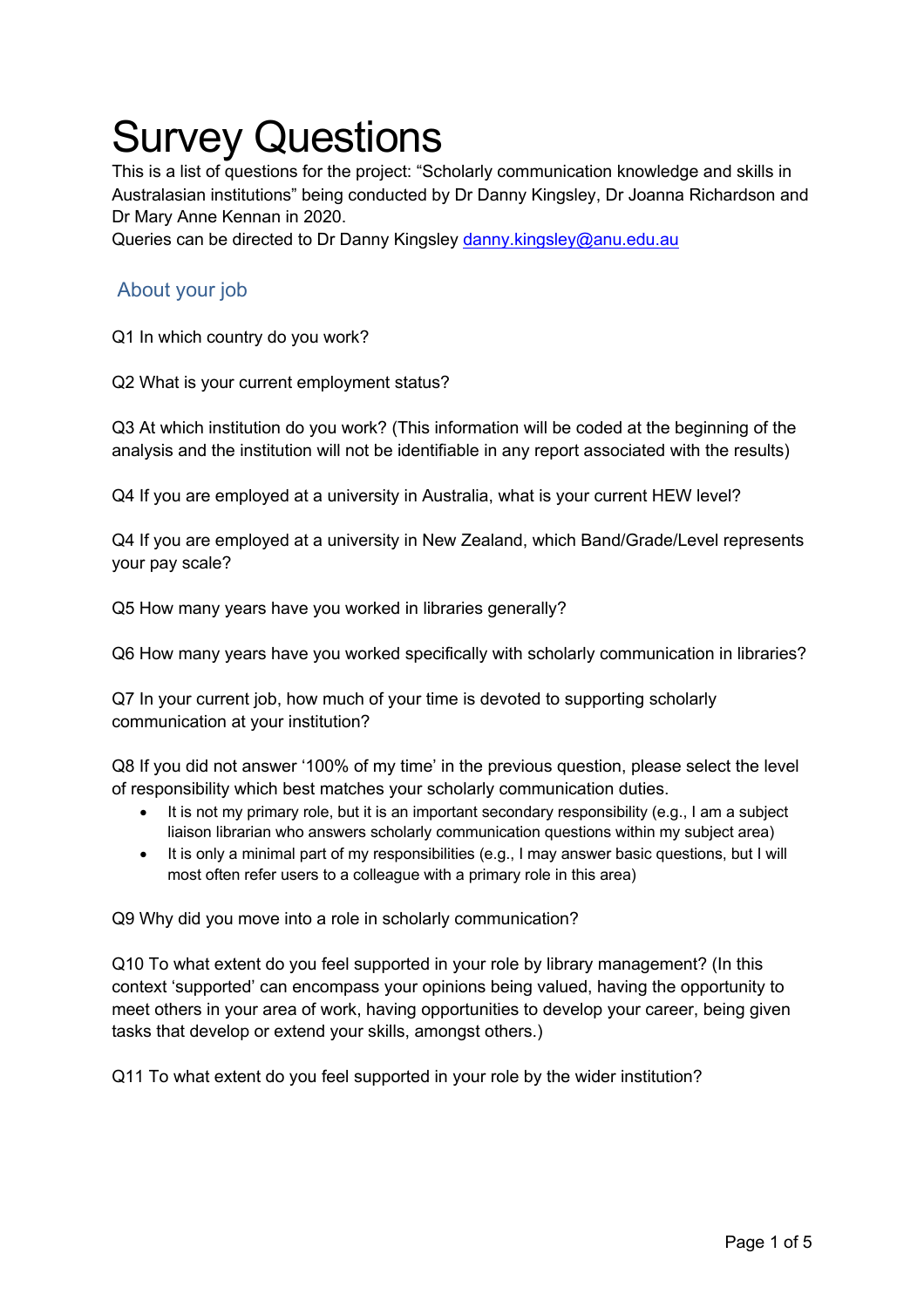## Confidence in competencies

This survey is using core competencies in scholarly communication identified by: North American Serials Interest Group (NASIG) and Joint Task Force from the Association of Research Libraries (ARL), the Canadian Association of Research Libraries (CARL), the Association of European Research Libraries (LIBER), and the Confederation of Open Repositories (COAR).

Q12a Are any Institutional Repository Management tasks part of your responsibilities?

Q12b Institutional Repository Management - How much confidence do you have regarding your competence in these areas? (Likert scale, 1-5)

- Collect, store, and preserve researcher, staff, and student intellectual output
- Knowledge of and ability to apply publisher policies on deposit
- Knowledge of and ability to apply metadata schemata
- Knowledge of and experience with repository solutions
- Ability to develop policies
- Reporting statistics in support of outreach and education

Q12c [If you answered Moderate, Little, or No Confidence for one or more aspects of **Institutional Repository Management]**. What factors do you feel negatively affect your confidence in your knowledge of this area?

- I am unable to keep up with the rapidly changing information, standards, and/or practices in the topic(s)
- I have too many responsibilities and have not been able to devote enough time to the topic(s)
- I need practical / hands-on training that I have been unable to find, although I have conceptual understanding of the topic(s)
- I have an insufficient understanding of the key concepts of the topic(s); I sometimes feel like I "don't get it."
- I am unable to keep up with the rapidly changing information, standards, and/or practices in the topic(s)
- Other factors (please describe)

Q13a Are any Publishing Services tasks part of your responsibilities?

Q13b Publishing Services - How much confidence do you have regarding your competence in these areas? (Likert scale, 1-5)

- Knowledge of and experience with publishing platforms
- Knowledge of and experience with the full life cycle of publishing
- Knowledge and experience with minting identifiers
- Possess a basic knowledge of relevant metadata schemata
- Provide technical support
- Perform system administration and programming
- Collect and disseminate assessment metrics

Q13c {If you answered Moderate, Little, or No Confidence for one or more aspects of **Publishing Services]**. What factors do you feel negatively affect your confidence in your knowledge of this area? [Refer factors as listed for Q12c]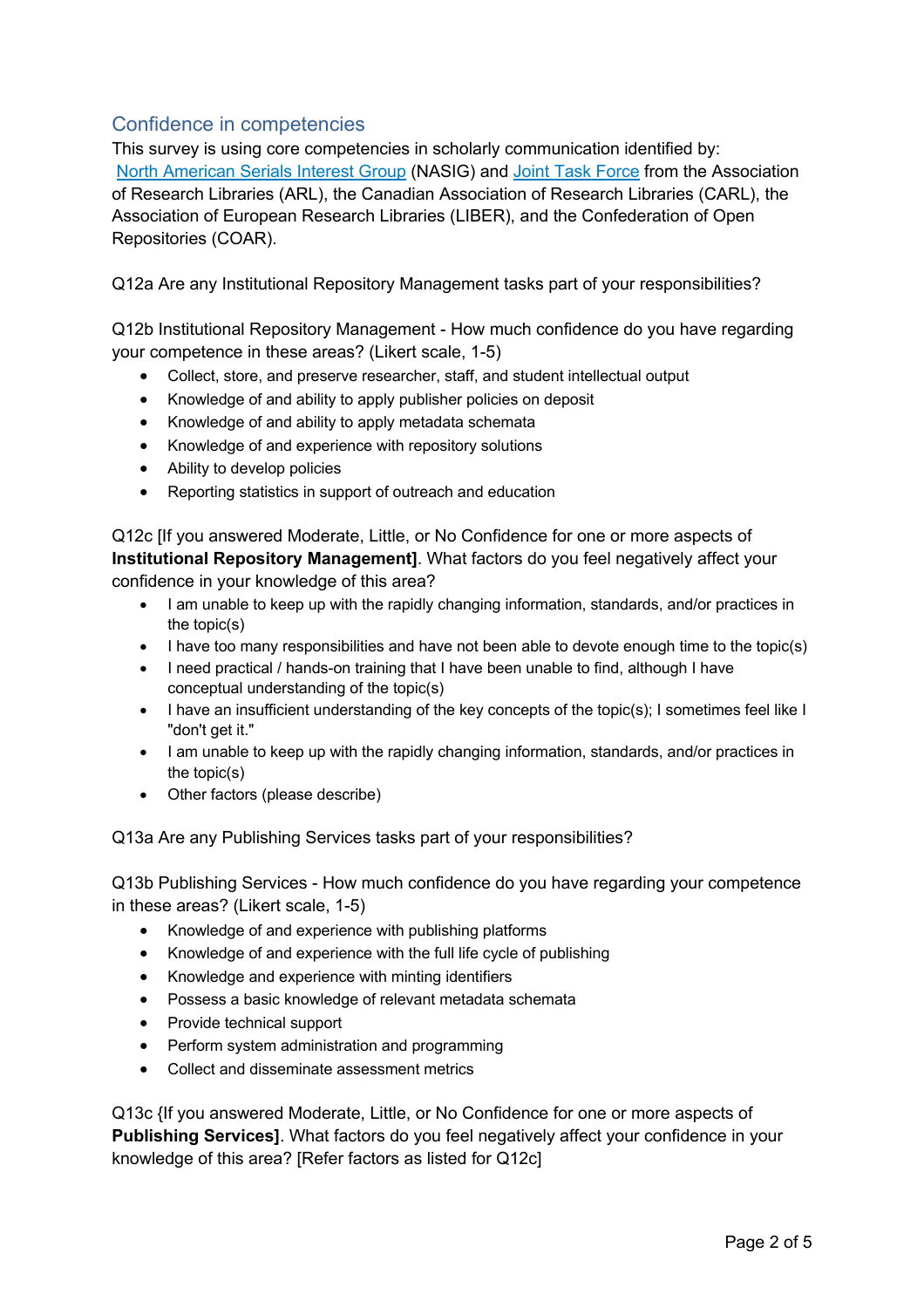Q14a Are any Research Practice tasks part of your responsibilities?

Q14b Research Practice - How much confidence do you have regarding your competence in these areas? (Likert scale, 1-5)

- Knowledge of publishing workflows and operational models
- Knowledge of editorial processes
- Understanding of traditional scholarly publishing system
- Ability to train researchers in the publishing process
- Ability to train researchers in choosing a publishing outlet
- Ability to identify a predatory journal

Q14c [If you answered Moderate, Little, or No Confidence for one or more aspects of **Research Practice]**. What factors do you feel negatively affect your confidence in your knowledge of this area? {Refer factors as listed for Q12c]

Q15a Are any Copyright Services tasks part of your responsibilities?

Q15b Copyright Services - How much confidence do you have regarding your competence in these areas? (Likert scale, 1-5)

- Knowledge of pertinent national copyright law
- Ability to provide advice to researchers and graduate students on alternatives to transferring copyright to their original scholarly works
- Knowledge of copyright and licensing issues pertaining to scholarly content, traditional, Creative Commons and others
- Ability to liaise with publishers on issues relating to archiving policies including embargo periods and where applicable article processing charges
- Campus Intellectual Property policies

Q15c [If you answered Moderate, Little, or No Confidence for one or more aspects of **Copyright Services]**. What factors do you feel negatively affect your confidence in your knowledge of this area? [Refer factors as listed for Q12c.]

Q16a Are any Open Access Policies and Scholarly Communication Landscape tasks part of your responsibilities?

Q16b Open access policies and scholarly communication landscape- How much confidence do you have regarding your competence in these areas? (Likert scale, 1-5)

- Knowledge of funder mandates and requirements
- Knowledge of institutional open access policies and requirements
- Knowledge of current trends and issues in open access and scholarly communication
- Ability to raise awareness of open access, including practical questions such as financing and policy adherence

Q16c [If you answered Moderate, Little, or No Confidence for one or more aspects of **Open Access Policies and Scholarly Communication Landscape]**. What factors do you feel negatively affect your confidence in your knowledge of this area? [Refer factors as listed for Q12c.]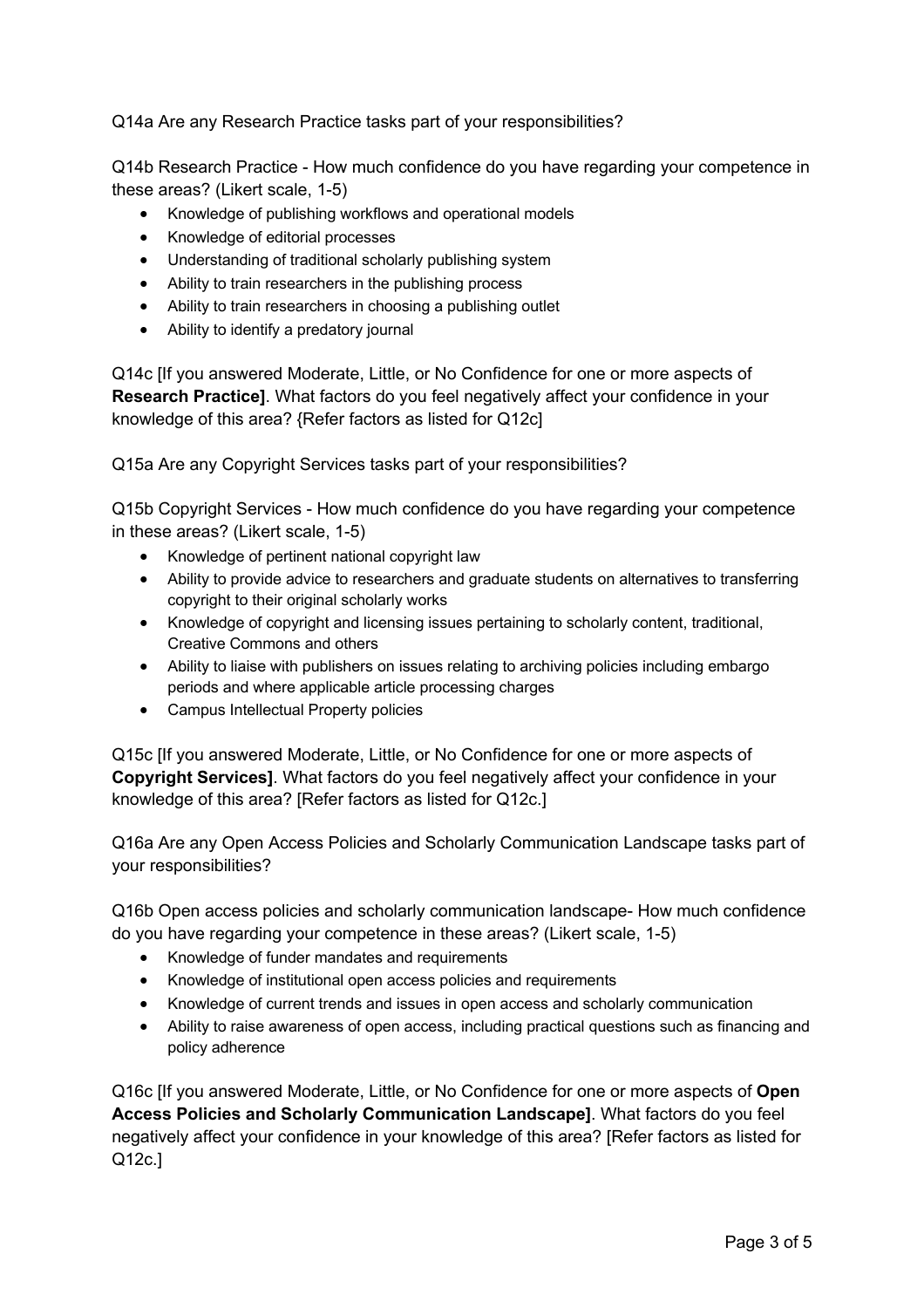Q17a Are any Data Management Services tasks part of your responsibilities?

Q17b Data Management Services - How much confidence do you have regarding your competence in these areas? (Likert scale, 1-5)

- Data description and storage
- Data management planning
- Knowledge of and ability to apply funder mandates related to data storage, access, and retention
- Knowledge of and experience with open source and hosted data repository solutions
- Collection development, organization of, and access to third party data sets
- Knowledge of text and data mining

Q17c [If you answered Moderate, Little, or No Confidence for one or more aspects of **Data Management Services]**. What factors do you feel negatively affect your confidence in your knowledge of this area? [Refer factors as listed for Q12c.]

Q18a Are any Assessment and Impact Metrics tasks part of your responsibilities?

Q18b Assessment and Impact Metrics - How much confidence do you have regarding your competence in these areas? (Likert scale, 1-5)

- Understanding of indicators of research impact, their strengths and limitations
- Understanding of emerging alternative measures of impact
- Knowledge of researcher profile systems and academic social networks
- Knowledge of researcher activity reporting systems
- Knowledge of tools to evaluate journals and other research outputs (open access and traditional)

Q18c [If you answered Moderate, Little, or No Confidence for one or more aspects of **Assessment and Impact Metrics]**. What factors do you feel negatively affect your confidence in your knowledge of this area? [Refer factors as listed for Q12c.]

Q19a The NASIG Core Competencies for Scholarly Communication Librarians also identify key Personal Strengths - How much confidence do you have in your demonstration of these strengths? (Likert scale, 1-5)

- Collaboration
- Communication skills (oral and written)
- Enthusiasm/ambition
- Generalist (familiarity with scholarship and publishing in various fields; ability to generalise across disciplines for the purposes of communicating quickly and effectively)
- Comfort with change and ambiguity
- Personable

Q19b [If you answered Moderate, Little, or No Confidence for one or more **Personal Strengths]**. What factors do you feel negatively affect your confidence in your demonstration of these strengths? [Refer factors as listed for Q12c.]